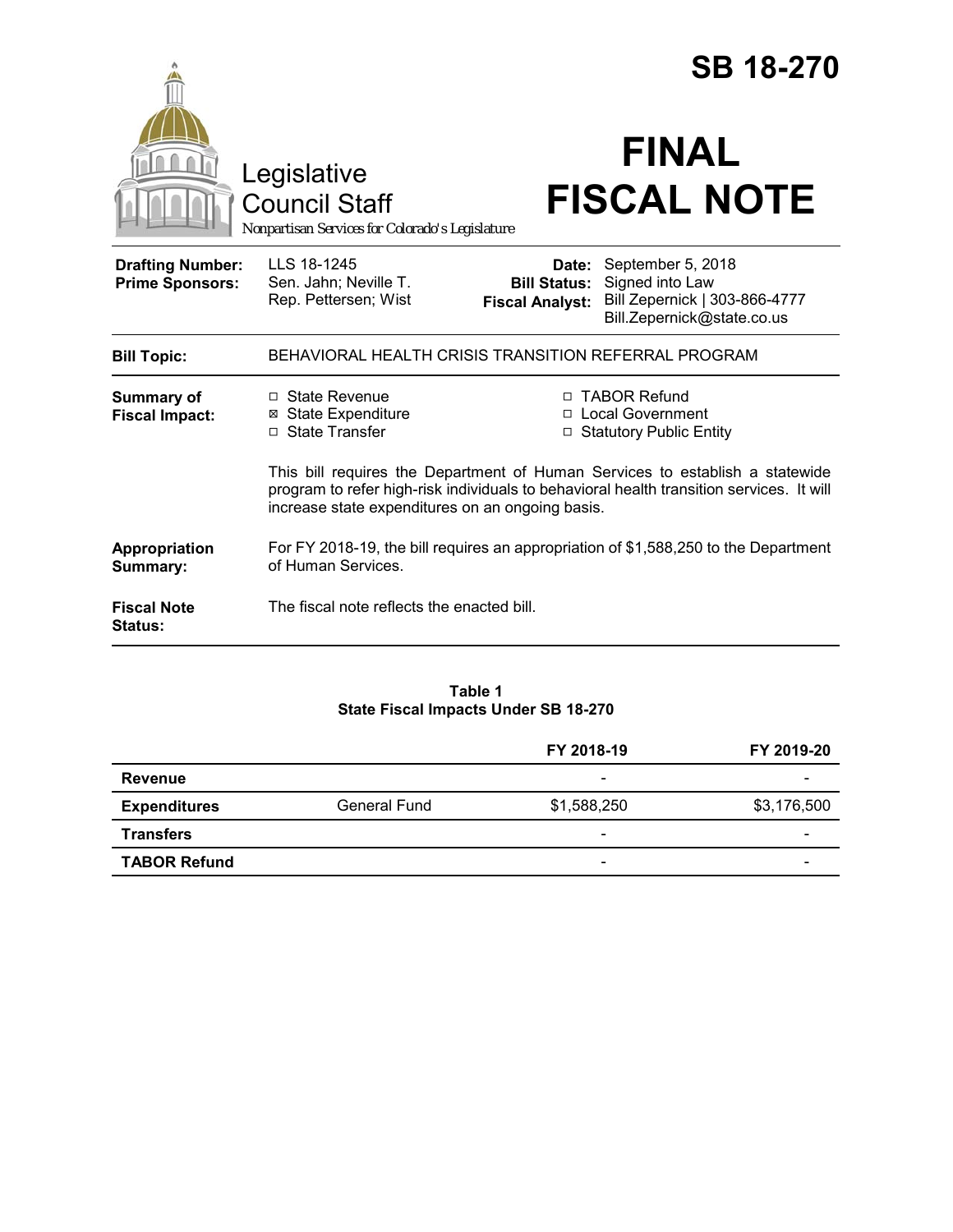September 5, 2018

### **Summary of Legislation**

This bill requires the Department of Human Services (DHS) to establish a statewide program to refer high-risk individuals to community transition services after receiving treatment in a withdrawal management facility or emergency room. The bill defines a "high-risk individual" as a person who:

- has a significant mental health or substance use disorder;
- is not currently engaged in consistent behavioral health treatment; and
- is under an emergency 72-hour hold, short- or long-term court-certified mental health treatment, an emergency commitment, or an involuntary commitment.

The DHS must implement the program by January 1, 2019. The bill specifies details about the program and outlines the role of transition specialists, which include assisting high-risk individuals with:

- access to housing or residential program placement;
- access to behavioral health treatment and benefits;
- advocacy to insurance companies and providers about the appropriate type and intensity of behavioral health services;
- planning for follow-up services;
- assistance with preparing advanced directives;
- obtaining a representative payee or guardian;
- family support services; and
- compliance with court appearances or probation.

The bill requires the DHS to collect various information and data about behavioral health services for this population and to report to the General Assembly on the program at its SMART Government Act hearing by January 1, 2020, and each January 1 thereafter.

### **State Expenditures**

The bill increases costs in the DHS by \$1.6 million in FY 2018-19 and \$3.2 million in FY 2019-20 and future years. The fiscal note assumes that the DHS will use a contracted entity and contract personnel to provide transition services statewide. It is estimated that 325 high-risk individuals will be served under the community transition program and the contractor will require 17 FTE statewide. Contractor costs for personnel, travel expenses, administration, office equipment and supplies, and other costs are shown in Table 2 below. Contractor costs in the first year are prorated by six months to reflect an implementation date of January 1, 2019.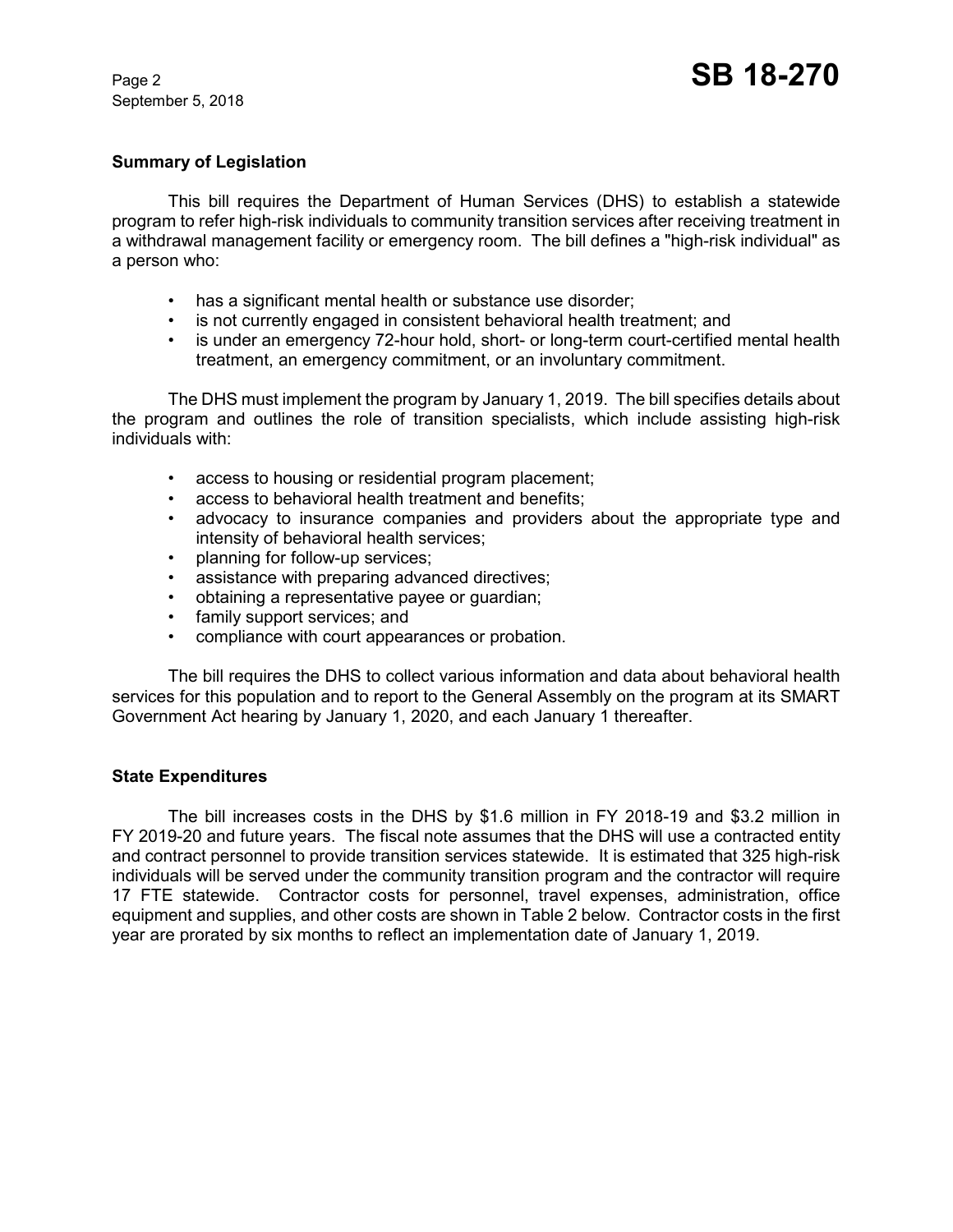|                                                    | FY 2018-19  | FY 2019-20  |
|----------------------------------------------------|-------------|-------------|
| <b>Department of Human Services</b>                |             |             |
| <b>Contract Personnel</b>                          | \$560,750   | \$1,121,500 |
| <b>Client Services</b>                             | \$630,500   | \$1,261,000 |
| <b>Operating Expenses and Capital Outlay Costs</b> | \$58,750    | \$117,500   |
| <b>Travel Expenses</b>                             | \$83,250    | \$166,500   |
| Administration                                     | \$105,000   | \$210,000   |
| Incentive Payments                                 | \$150,000   | \$300,000   |
| <b>Total Cost</b>                                  | \$1,588,250 | \$3,176,500 |

**Table 2 Community Transition Contractor Expenses Under SB 18-270**

**Contract personnel.** The fiscal note estimates that 17 contract staff are required to provide transition services statewide, including 12 licensed behavioral health providers, 4 peer specialists, and 1 program supervisor. Contract personnel would be distributed around the state based on population, geographic coverage, and service needs.

**Client services.** Based on similar transition services provided under current law, the fiscal note estimates that each client served will result in costs of \$3,880 for wrap-around and transition services. As listed in the bill, these services may include assistance obtaining housing, preparing advanced directives, vocation support, and other services to ensure successful transition to the community.

**Other expenses.** As shown in Table 2, the contractor will have travel costs, operating and capital outlay expenses, and administration. Travel costs include mileage for traveling to and from hospitals and detoxification facilities, client residences and other locations. Travel to rural areas of the state is also required to serve clients. The fiscal note also includes costs for administration and incentive payments to the contractor, contingent upon successful transition of clients served through the program.

**Contract management and reporting requirements.** The DHS will have an increase in workload to procure and manage the transition services contractor, to collect data on client served, and to report annually to the General Assembly at its SMART Act hearing. It is assumed this workload can be accomplished within existing appropriations.

# **Effective Date**

The bill was signed into law by the Governor and took effect on May 21, 2018.

# **State Appropriations**

For FY 2018-19, the bill requires and includes a General Fund appropriation of \$1,588,250 to the DHS.